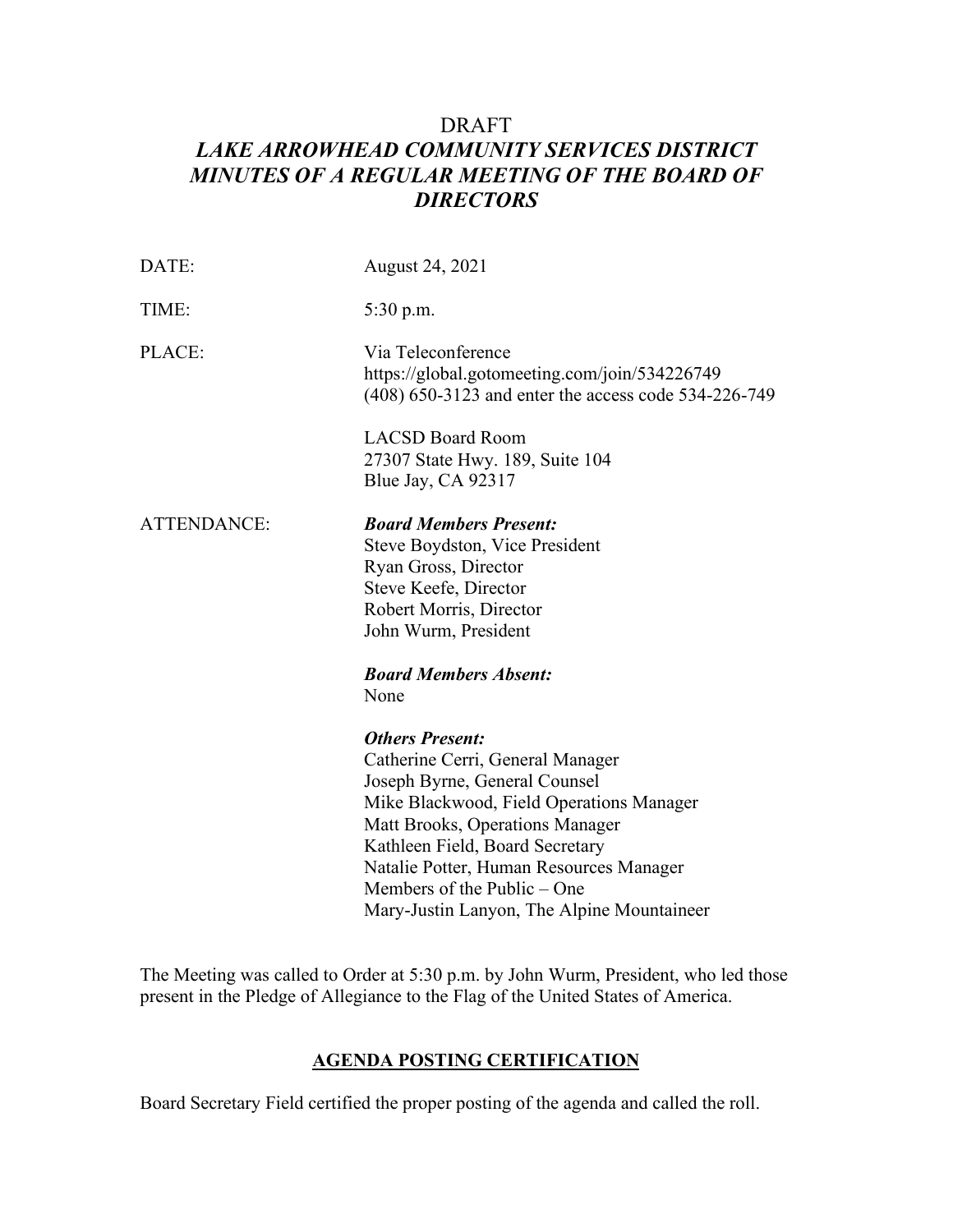### **APPROVAL OF AGENDA**

The Board, by general consensus, approved the August 24, 2021, Regular Board Meeting agenda as presented.

## **PUBLIC COMMENT**

No written or oral public comments were received.

## **CONSENT CALENDAR**

Ms. Field informed the Board that there was a technical non-substantial amendment to the July 27, 2021, draft meeting minutes to include the physical location of the meeting. The July 27<sup>th</sup> meeting was held as a hybrid meeting. However, the draft meeting minutes reflected the teleconference information but should also have included the physical location of the meeting.

Listed on the Consent Calendar were the following items for approval:

#### **1. Approval of Meeting Minutes.**

July 27, 2021 Regular Board Meeting Minutes

## **2. Consider Receiving and Filing of the Fiscal Year 2020-21 Annual Board and Employee Expense Report.**

Director Keefe **MOVED** and Vice President Boydston **SECONDED** to approve the July 27, 2021, regular Board meeting minutes as amended and to approve consent calendar item 2 as presented.

Ms. Field took a roll call vote as follows:

| <b>CARRIED:</b> | AYES:                | Boydston, Gross, Keefe, Morris, and Wurm |
|-----------------|----------------------|------------------------------------------|
|                 | <b>NOES:</b>         | <b>None</b>                              |
|                 | <b>ABSTAIN:</b> None |                                          |
|                 | <b>ABSENT:</b>       | <b>None</b>                              |

#### **INFORMATION AND DISCUSSION ITEMS**

- **3. Departmental Reports.** 
	- **a. Update on the District Corporate Yard, Project No. 177**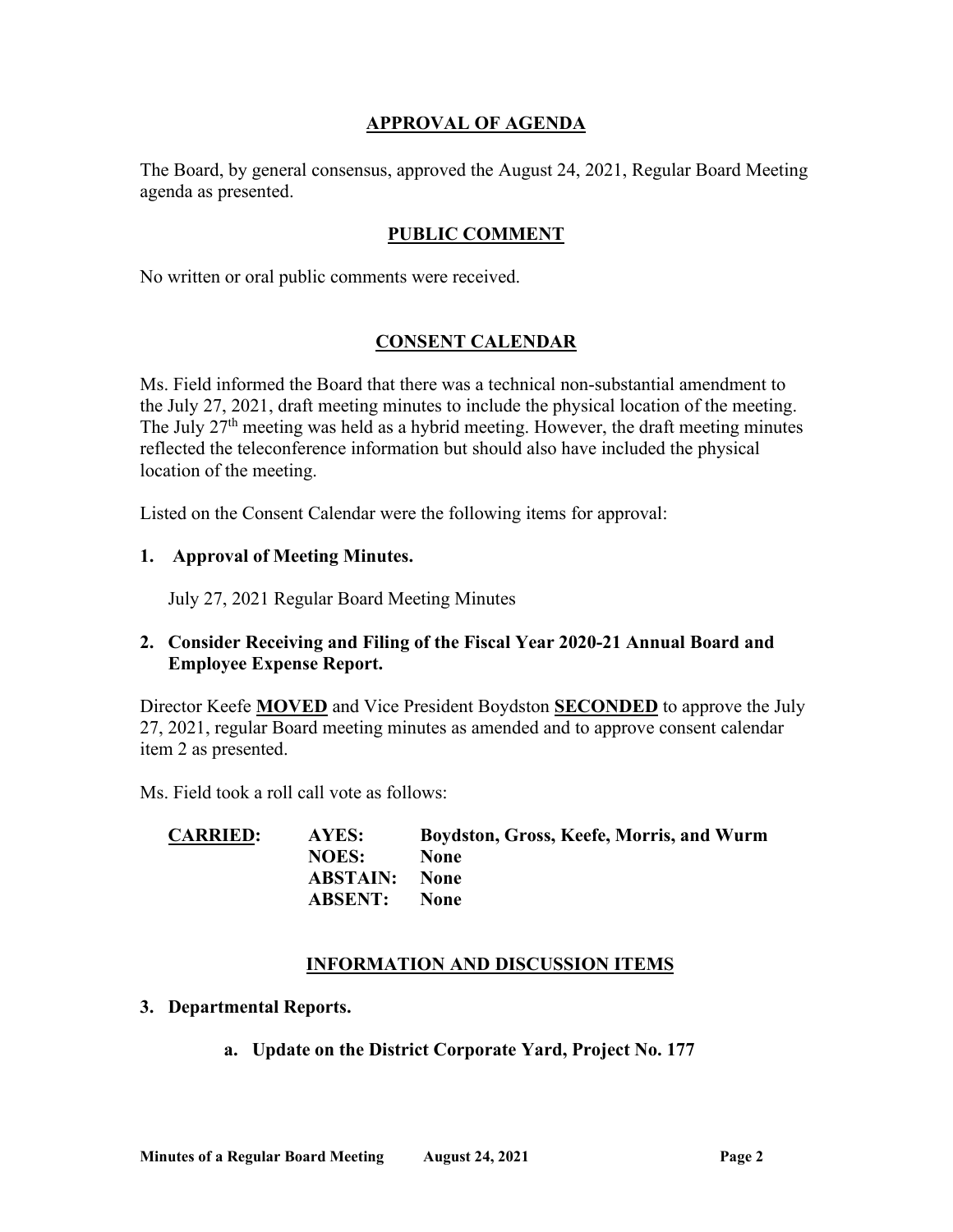Ms. Cerri stated that the District was still waiting for the Corporate Yard Project to get through the County permitting process and that steel prices have declined slightly.

# **b. Finance Manager's Report – Financial Statements and Cash and Investment Report for The Quarter Ended June 30, 2021**

Mr. O'Brien reported that the District is currently underway with its annual financial statement audit. The preliminary financial statements for the fiscal year 2020-21 were presented. Overall revenue was up 5% over the Board approved budget, and expenses were 10% under budget. End of year cash position was flat year over year despite \$5.2 million capital improvement spending. In short, the District had another great year. While revenue functions are often out of the District's direct control, expenses are managed by staff and they've done a great job. The auditors will present their findings in October.

## **Field Operations Manager's Second Quarter 2021 Report**

There were no questions or comments regarding the Field Operations Manager's report distributed in the agenda packet.

# **c. Operations Manager's Report**

Mr. Brooks reported water delivered was up 3.6% year-to-date, and earlier this year, the month-to-month consumption was up approximately 12%; however, the consumption has leveled out. Lake Draw and Wells to System were similar to last year. CLAWA purchase compared to last year was up but will level out. Recycled water delivered was 20 acre-feet less than last year.

# **4. Update on the Watershed Sanitary Survey 2020 Update Completed by LACSD Staff.**

Mr. Brooks stated that the Watershed Sanitary Survey (WSS) 2020 update was completed early and in-house for the first time. The WSS is ongoing and should be updated as needed or at a minimum of every five years. In 2001, the District completed its first WSS, and updates to the survey were made in 2009, 2015, and now 2020. He stated that drinking water utilities that use surface water are required to conduct a WSS for that source under the California Surface Water Treatment Rule. He highlighted the following; overall, Lake Arrowhead provides excellent water quality, and the raw water is treated to meet all primary drinking water standards. He pointed out that there was only one spill reported in the last five years into the Lake compared to the prior six-year report which documented thirteen sanitary overflows into the Lake. He praised the Field Operations staff for their hard work completing preventive maintenance.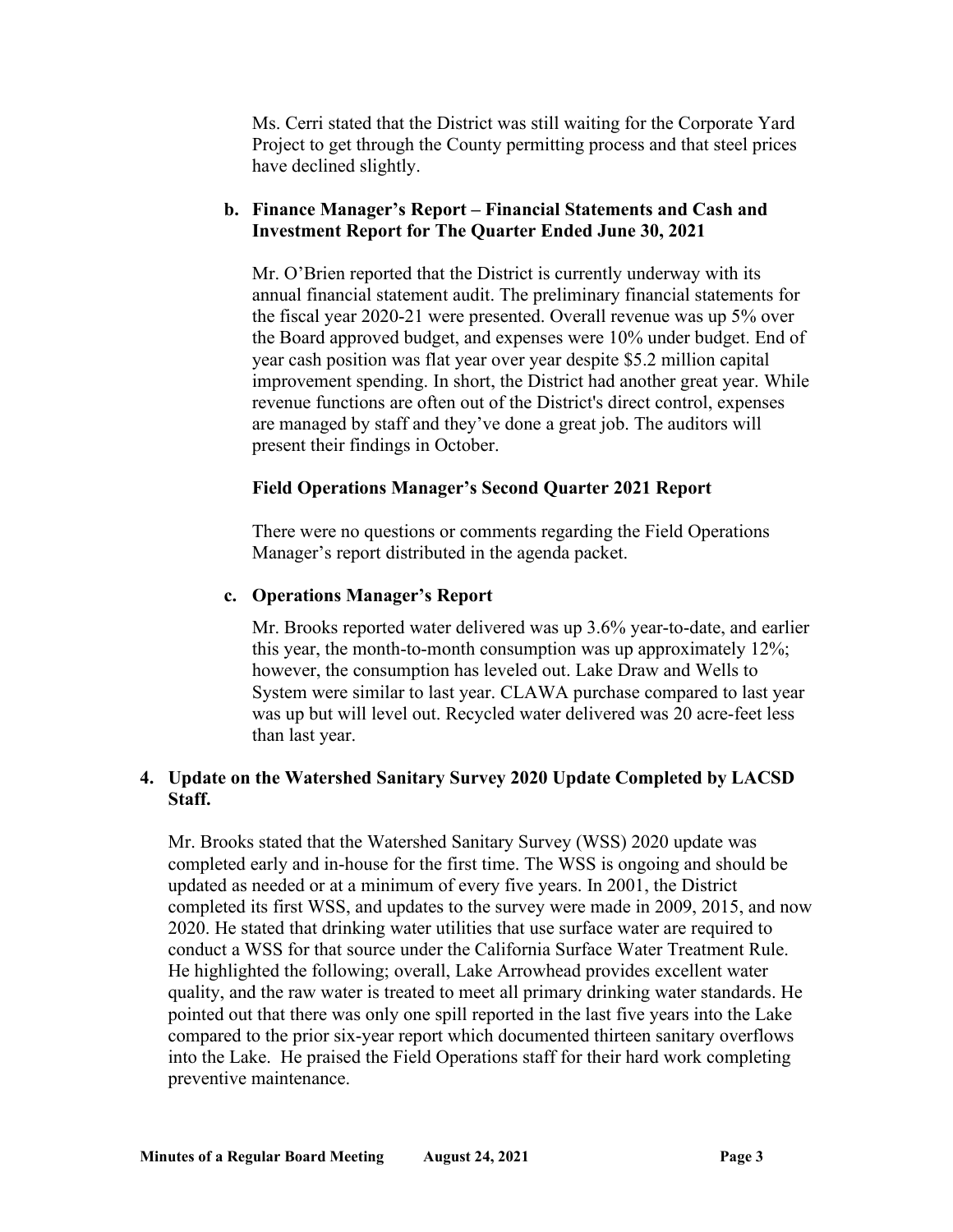#### **5. General Manager's Report**.

Ms. Cerri gave an update on the Blue Jay Well Project, stating that the contractor has reached a depth of 350 feet, encountered two fractures, and has 150 feet more to go. She remarked that if the project stopped at this point, the well would produce 35 gallons per minute which is equivalent to Groundwater Well #6. Ms. Cerri responded to questions. She informed the Board that next month would be the last hybrid Board meeting. If Board members wanted to attend via teleconference, the agenda would require their physical location. Regarding the Hillside Ponds, she reported that the U.S. Bureau Reclamation completed the last field study and are preparing a report. Ms. Cerri said that the District has contracted with a demographer to help with the redistricting and that it appeared that the deadline will be pushed to spring 2022.

# **ACTION ITEMS**

## **6. Consider Awarding Contract for the Antler Wildrose Waterline Replacement Project No. 192.**

Immediately following the announcement of action item 6, Vice President Boydston announced that he was recusing himself from the item and departed the meeting at 5:52 p.m. Ms. Cerri reported this contract award was for a waterline replacement on Antler Drive and Wildrose Circle. The lowest bid of \$[496,378.00](https://496,378.00) was from Altmeyer, Inc. In response to a Board member question, she responded that the District Engineer had reviewed the bid and confirmed with Mr. Altmeyer that the prices would hold. A Board member expressed concern regarding the substantial gaps in price from the five bids received. Ms. Cerri responded that all the bids were based on the same specifications. Altmeyer, Inc. was low on the pipeline and the asphalt; they own all their own equipment, they are not using subcontractors, and will only use their own employees. She remarked that Mr. Altmeyer commented that maybe the other contractors were concerned about rocks in that area. However, he was not concerned, but perhaps that is why the other contractors' bids were higher.

Director Morris **MOVED** and Director Keefe **SECONDED** to award the contract for construction of Antler Wildrose Waterline Replacement Project No. 192 to Altmeyer, Inc. for their low responsive and responsible bid of \$[496,378.00,](https://496,378.00) and authorize the General Manager to execute the contract and to approve change orders for the project as required in the field during contract time for an amount not to exceed 15% of the original contract amount.

Ms. Field took a roll call vote as follows:

| <b>CARRIED:</b> | AYES:                | Gross, Keefe, Morris, and Wurm |
|-----------------|----------------------|--------------------------------|
|                 | NOES:                | <b>None</b>                    |
|                 | <b>ABSTAIN:</b> None |                                |
|                 | <b>ABSENT:</b> None  |                                |